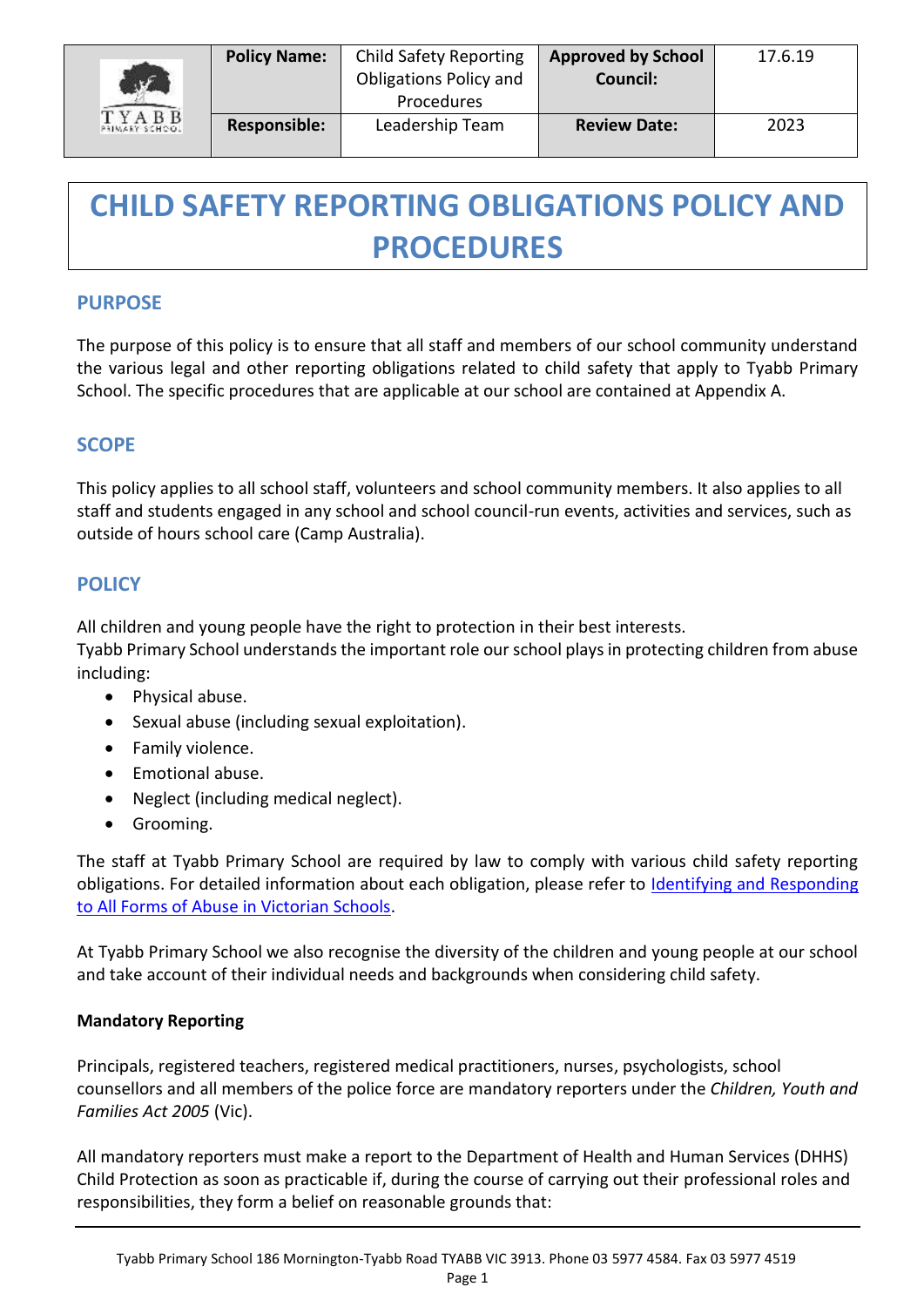- a child has suffered, or is likely to suffer, significant harm as a result of physical abuse and/ or sexual abuse, and
- the child's parents have not protected, or are unlikely to protect, the child from harm of that type.

A mandatory reporter who fails to comply with this legal obligation may be committing a criminal offence. It is important for all staff at Tyabb Primary School to be aware that they are legally obliged to make a mandatory report on each occasion that they form a reasonable belief that a child is in need of protection and they must make a mandatory report even if the principal does not share their belief that a report is necessary.

At our school, all mandated school staff must undertake the *Mandatory Reporting and Other Obligations eLearning Module* annually. We also require all other staff to undertake this module, even where they are not mandatory reporters. For more information about Mandatory Reporting see the Department's *School Policy and Advisory Guide*: Child Protection – [Reporting Obligations.](http://www.education.vic.gov.au/school/principals/spag/safety/Pages/childprotectobligation.aspx)

## **Child in need of protection**

Any person can make a report to DHHS Child Protection (131 278 – 24 hour service) if they believe on reasonable grounds that a child is in need of protection.

The policy of the Department of Education and Training (DET) requires **all staff** who form a reasonable belief that a child is in need of protection to report their concerns to DHHS or Victoria Police, and discuss their concerns with the school leadership team.

For more information about making a report to DHHS Child Protection, see the Department's *School Policy and Advisory Guide*: [Child Protection](http://www.education.vic.gov.au/school/principals/spag/safety/Pages/childprotectreporting.aspx) – Making a Report and [Four Critical Actions for Schools:](https://www.education.vic.gov.au/Documents/about/programs/health/protect/FourCriticalActions_ChildAbuse.pdf)  [Responding to Incidents, Disclosures and Suspicions of Child Abuse.](https://www.education.vic.gov.au/Documents/about/programs/health/protect/FourCriticalActions_ChildAbuse.pdf)

At Tyabb Primary School we also encourage all staff to make a referral to Child FIRST when they have significant concern for a child's wellbeing. For more information about making a referral to Child FIRST see the School Policy and Advisory Guide: Child Protection – [Reporting Obligations.](https://www.education.vic.gov.au/school/principals/spag/safety/Pages/childprotectobligation.aspx)

## **Reportable Conduct**

Our school must notify the Department's Employee Conduct Branch (9637 2594) if we become aware of an allegation of 'reportable conduct'. There is an allegation of reportable conduct where a person has formed a reasonable belief that there has been:

- a sexual offence (even prior to criminal proceedings commencing), sexual misconduct or physical violence committed against, with or in the presence of a child;
- behaviour causing significant emotional or physical harm to a child;
- significant neglect of a child; or
- misconduct involving any of the above.

The Department, through the Employee Conduct Branch, has a legal obligation to inform the Commission for Children and Young People when an allegation of reportable conduct is made.

Our principal must notify the Department's Employee Conduct Branch of any reportable conduct allegations involving current or former teachers, contractors, volunteers (including parents), allied health staff and school council employees.

If school staff become aware of reportable conduct by any person in the above positions, they should notify the school principal immediately. If the allegation relates to the principal, they should notify the Regional Director.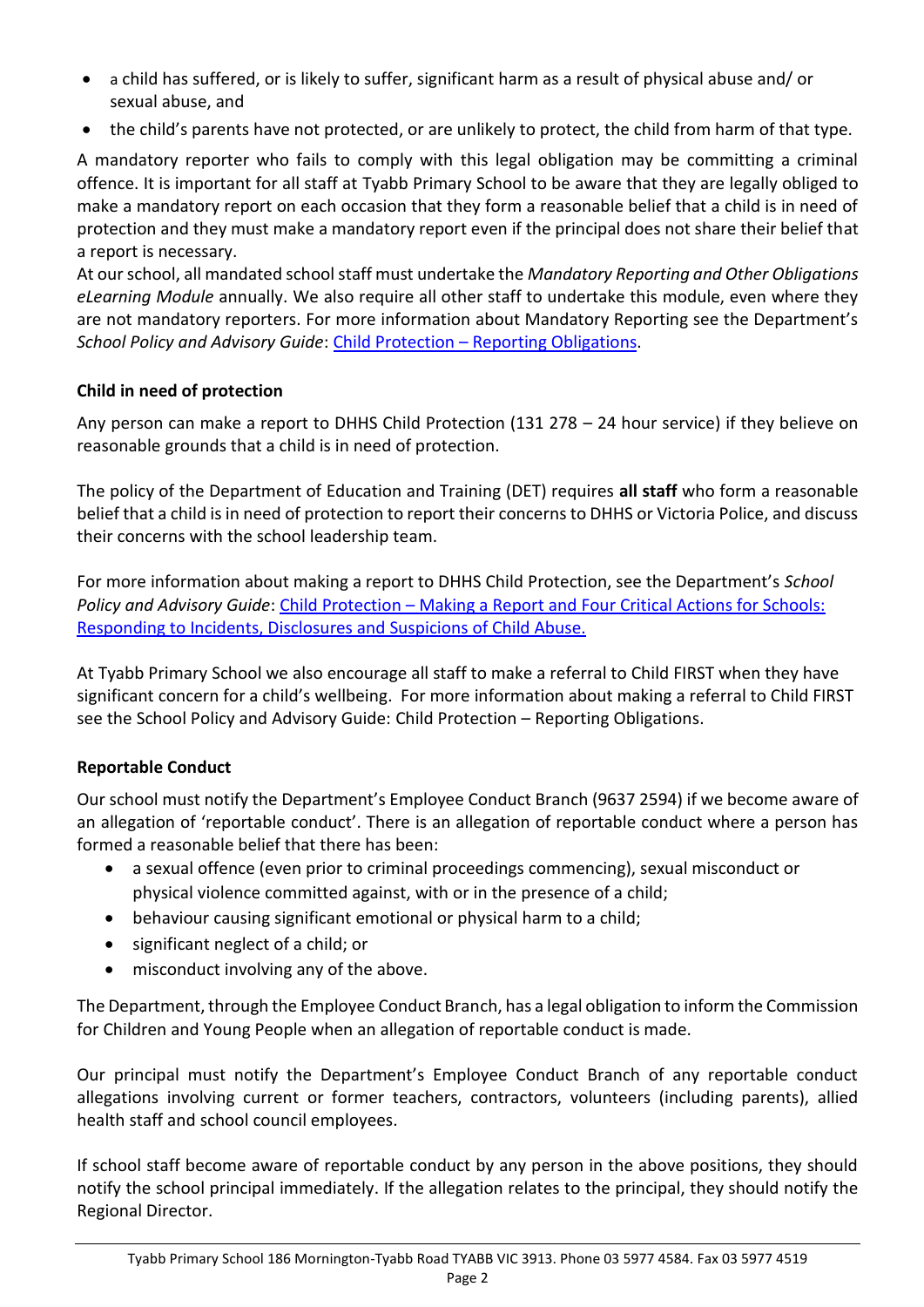For more information about Reportable Conduct see the Department's *School Policy and Advisory Guide*: [Reportable Conduct Scheme.](http://www.education.vic.gov.au/school/principals/spag/safety/Pages/reportableconductscheme.aspx)

#### **Failure to disclose offence**

Reporting child sexual abuse is a community-wide responsibility. All adults (ie persons aged 18 years and over), not just professionals who work with children, have a legal obligation to report to Victoria Police, as soon as practicable, where they form a 'reasonable belief' that a sexual offence has been committed by an adult against a child under the age of 16 by another person aged 18 years or over. Failure to disclose information to Victoria Police (by calling 000 or local police station) as soon as practicable may amount to a criminal offence unless a person has a 'reasonable excuse' or exemption from doing so.

"Reasonable belief" is not the same as having proof. A 'reasonable belief' is formed if a reasonable person in the same position would have formed the belief on the same grounds.

#### For example, a 'reasonable belief' might be formed when:

- a child states that they have been sexually abused;
- a child states that they know someone who has been sexually abused (sometimes the child may be talking about themselves);
- someone who knows a child states that the child has been sexually abused;
- professional observations of the child's behaviour or development leads a mandated professional to form a belief that the child has been sexually abused;
- signs of sexual abuse leads to a belief that the child has been sexually abused.

#### "Reasonable excuse" is defined by law and includes:

- fear for the safety of any person including yourself or the potential victim (but not including the alleged perpetrator or an organisation);
- where the information has already been disclosed, for example, through a mandatory report to DHHS Child Protection.

For more information about this reporting obligation, see the Department's *School Policy and Advisory Guide*: [Failure to disclose offence.](http://www.education.vic.gov.au/school/principals/spag/safety/Pages/childprotectobligation.aspx)

#### **Failure to protect offence**

This reporting obligation applies to school staff in a position of authority. This can include principals, assistant principals and campus principals. Any staff member in a position of authority who becomes aware that an adult associated with their school (such as an employee, contractor, volunteer or visitor) poses a risk of sexual abuse to a child under the age of 16 under their care, authority or supervision, must take all reasonable steps to remove or reduce that risk.

This may include removing the adult (ie persons aged 18 years and over) from working with children pending an investigation and reporting your concerns to Victoria Police.

If a school staff member in a position of authority fails to take reasonable steps in these circumstances, this may amount to a criminal offence.

For more information about this reporting obligation, see the Department's *School Policy and Advisory Guide*: [Failure to protect offence.](http://www.education.vic.gov.au/school/principals/spag/safety/Pages/childprotectobligation.aspx)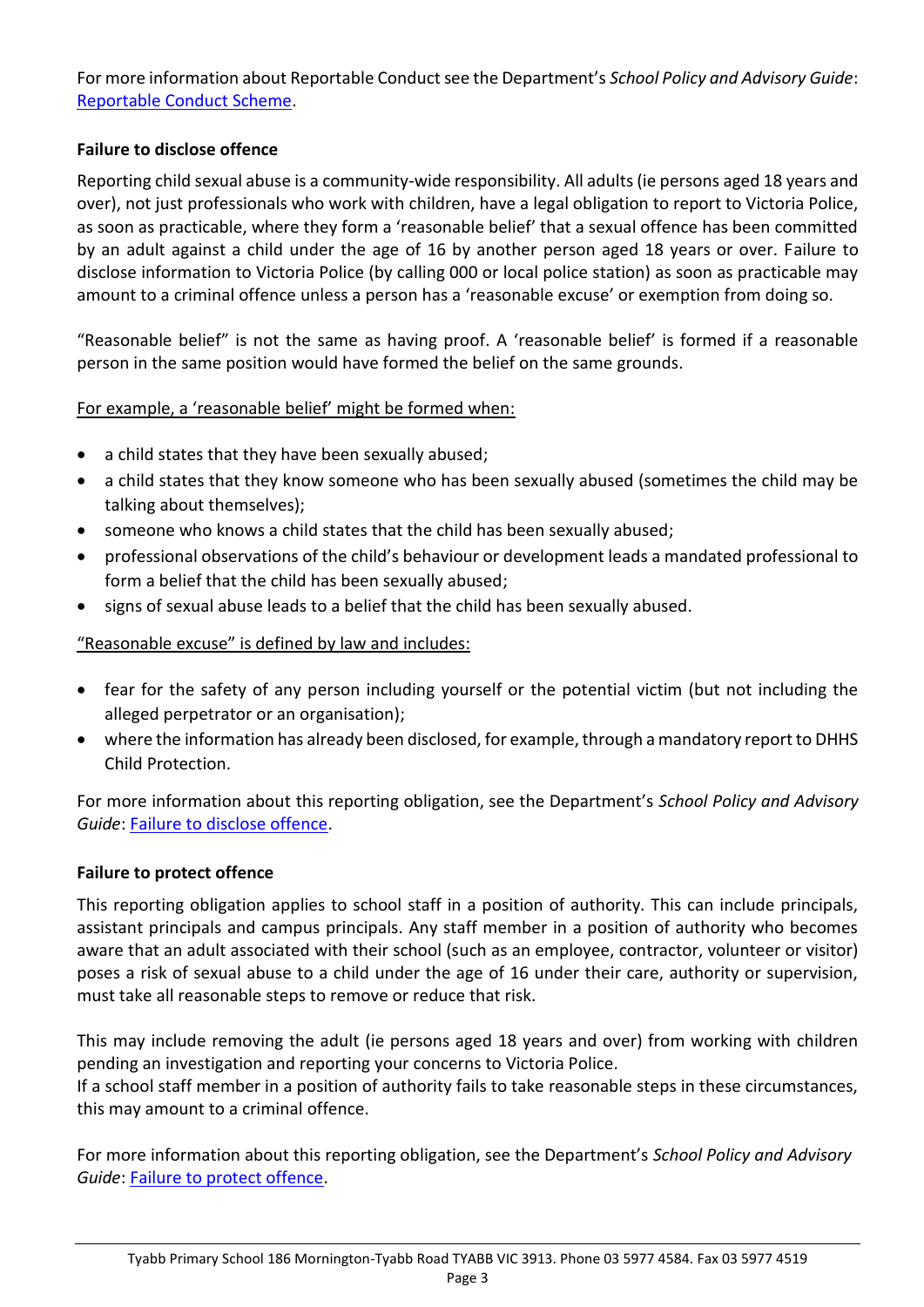#### **Grooming**

Grooming is a criminal offence under the *Crimes Act 1958* (Vic). This offence targets predatory conduct undertaken by an adult to prepare a child, under the age of 16, to engage in sexual activity at a later time. Grooming can include communicating and/or attempting to befriend or establish a relationship or other emotional connection with the child or their parent/carer.

For more information about this offence and reporting obligations see: Child Exploitation and [Grooming.](https://www.education.vic.gov.au/school/teachers/health/childprotection/Pages/expolitationgrooming.aspx)

## **FURTHER INFORMATION AND RESOURCES**

Related school policies: Statement of Commitment to Child Safety, Child Safety Policy

## **REVIEW CYCLE**

This policy was updated and approved by School Council on the 17<sup>th</sup> June 2019 and is scheduled for review in June 2023.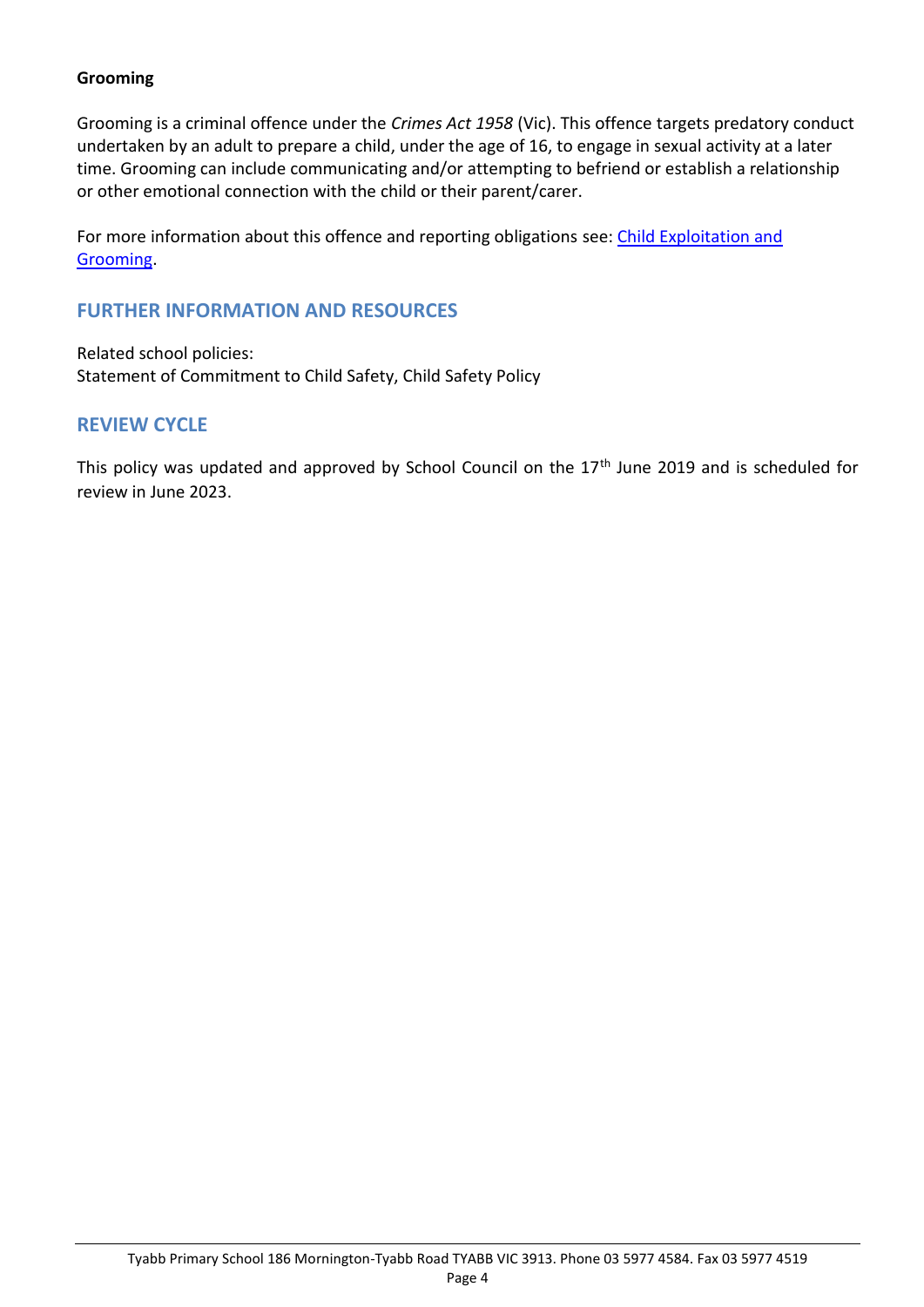## **APPENDIX A**

# **CHILD SAFETY REPORTING PROCEDURES AT TYABB PRIMARY SCHOOL**

#### **For students**

- All students should feel safe to speak to any staff member to raise any concerns about their safety or any other concerns that they have.
- If a student does not know who to approach at Tyabb Primary School they should start with a classroom teacher or Assistant Principal (welfare coordinator). Students are encouraged to do this during our 'start up' program or through lessons and interaction with our Welfare Coordinator.

## **Managing disclosures made by students**

When managing a disclosure you should:

- listen to the student and allow them to speak
- stay calm and use a neutral tone with no urgency and where possible use the child's language and vocabulary (you do not want to frighten the child or interrupt the child)
- be gentle, patient and non-judgmental throughout
- highlight to the student it was important for them to tell you about what has happened
- assure them that they are not to blame for what has occurred
- do not ask leading questions, for example gently ask, "What happened next?" rather than "Why?"
- be patient and allow the child to talk at their own pace and in their own words
- do not pressure the child into telling you more than they want to, they will be asked a lot of questions by other professionals and it is important not to force them to retell what has occurred multiple times
- reassure the child that you believe them and that disclosing the matter was important for them to do
- use verbal facilitators such as, "I see", restate the child's previous statement, and use nonsuggestive words of encouragement, designed to keep the child talking in an open-ended way ("what happened next?")
- tell the child in age appropriate language you are required to report to the relevant authority to help stop the abuse, and explain the role of these authorities if appropriate (for a young child this may be as simple as saying "I will need to talk to people to work out what to do next to help you").

When managing a disclosure you should AVOID:

- displaying expressions of panic or shock
- asking questions that are investigative and potentially invasive (this may make the child feel uncomfortable and may cause the child to withdraw)
- going over the information repeatedly (you are only gathering information to help you form a belief on reasonable grounds that you need to make a report to the relevant authority)
- making any comments that would lead the student to believe that what has happened is their fault
- making promises to the child about what will occur next or that things will be different given the process can be unpredictable and different for each child depending on their circumstances (instead reassure them that you and others will do your best to help).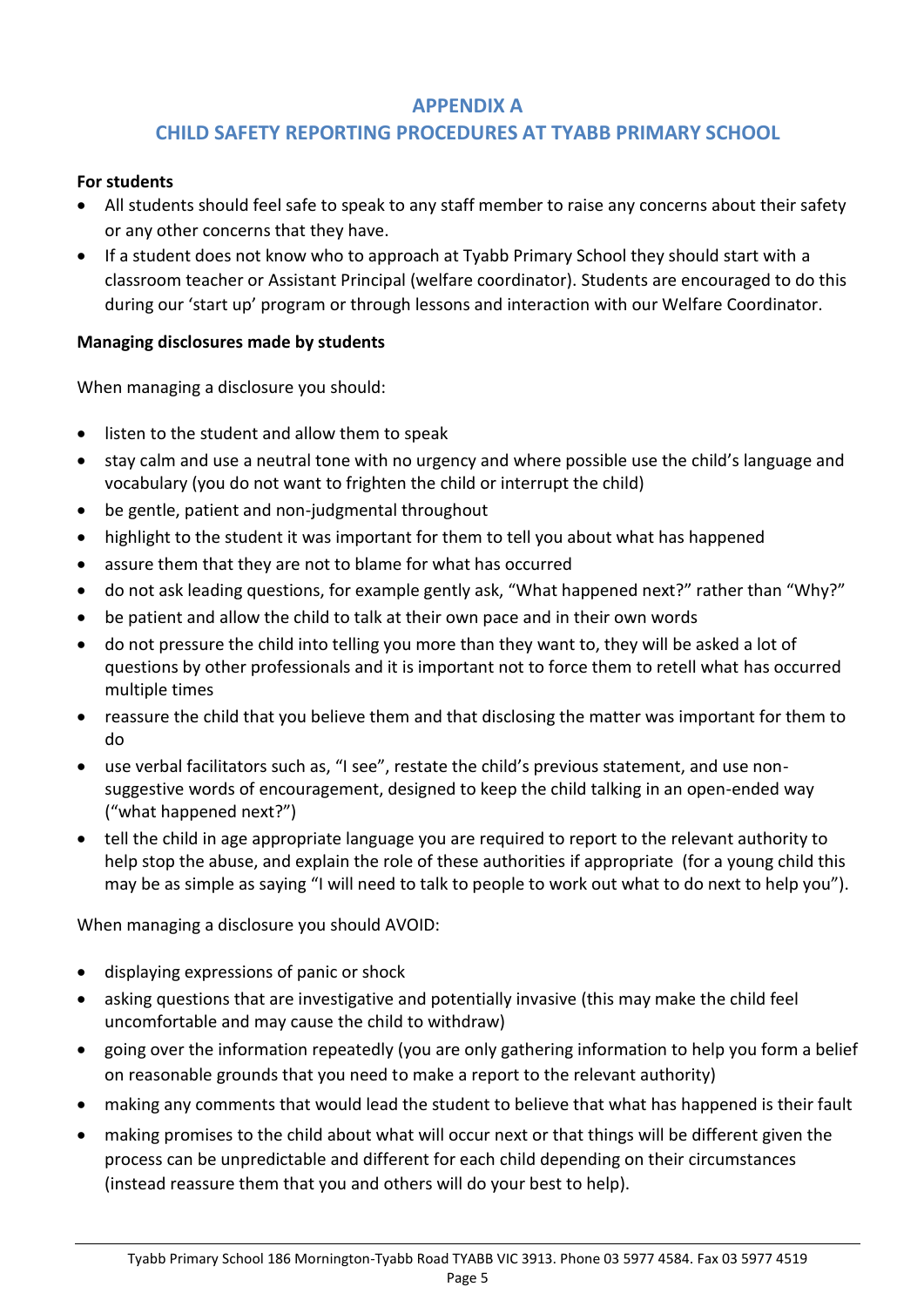#### **General procedures**

Our school will follow the *[Four Critical Actions for Schools: Responding to Incidents, Disclosures and](https://www.education.vic.gov.au/Documents/about/programs/health/protect/FourCriticalActions_ChildAbuse.pdf)  [Suspicions of Child Abuse](https://www.education.vic.gov.au/Documents/about/programs/health/protect/FourCriticalActions_ChildAbuse.pdf)* (Four Critical Actions) when responding to incidents, disclosures and suspicions of child abuse.

All staff at our school who believe that a child is in need of protection, even if it doesn't meet the threshold required for mandatory reporting or the staff member is not a mandatory reporter, should in the first instance, speak to Principal or Assistant Principal or should make the required reports to DHHS Child Protection and/or Victoria Police as necessary.

At our school the Principal will be responsible for monitoring overall school compliance with this procedure.

Nothing in this procedure prevents a staff member or any other person from reporting to the relevant authorities if they form a reasonable belief that a child is at risk of abuse.

#### **Reporting suspicions, disclosures or incidents of child abuse**

Responsibilities of all school staff

If a school staff member reasonably suspects or witnesses an incident of child abuse or receives a disclosure of child abuse, they must:

- If a child is at immediate risk of harm, separate alleged victims and others involved, administer first aid and call 000.
- Speak to the Principal or Assistant Principal as soon as possible, who will follow the Four Critical [Actions.](https://www.education.vic.gov.au/Documents/about/programs/health/protect/FourCriticalActions_ChildAbuse.pdf)
- Make detailed notes of the incident or disclosure. It is recommended to use the Responding to [Suspected Child Abuse: Template\]](https://www.education.vic.gov.au/Documents/about/programs/health/protect/PROTECT_Schoolstemplate.pdf) and ensure that those notes are kept and stored securely in locked office filing cabinet.

If the staff member is a mandatory reporter and reasonably believes that a student has suffered physical and/or sexual abuse from which the child's parents have not protected the child, they must ensure that a report to DHHS Child Protection or Victoria Police has been made by the Principal or Assistant Principal. If the report has not been made by another staff member, the mandatory reporter must make the report.

If the staff member has formed a 'reasonable belief' that a sexual offence has been committed by an adult against a child, they must ensure that a report to Victoria Police has been made by the Principal or Assistant Principal. If the report has not been made by another staff member, the staff member must make the report.

In circumstances where a member of the leadership team disagrees that a report needs to be made, but the staff member has formed a 'reasonable belief' that the child is in need of protection and/or has been the victim of sexual abuse, the staff member must still contact DHHS Child Protection and/or Victoria Police to make the report.